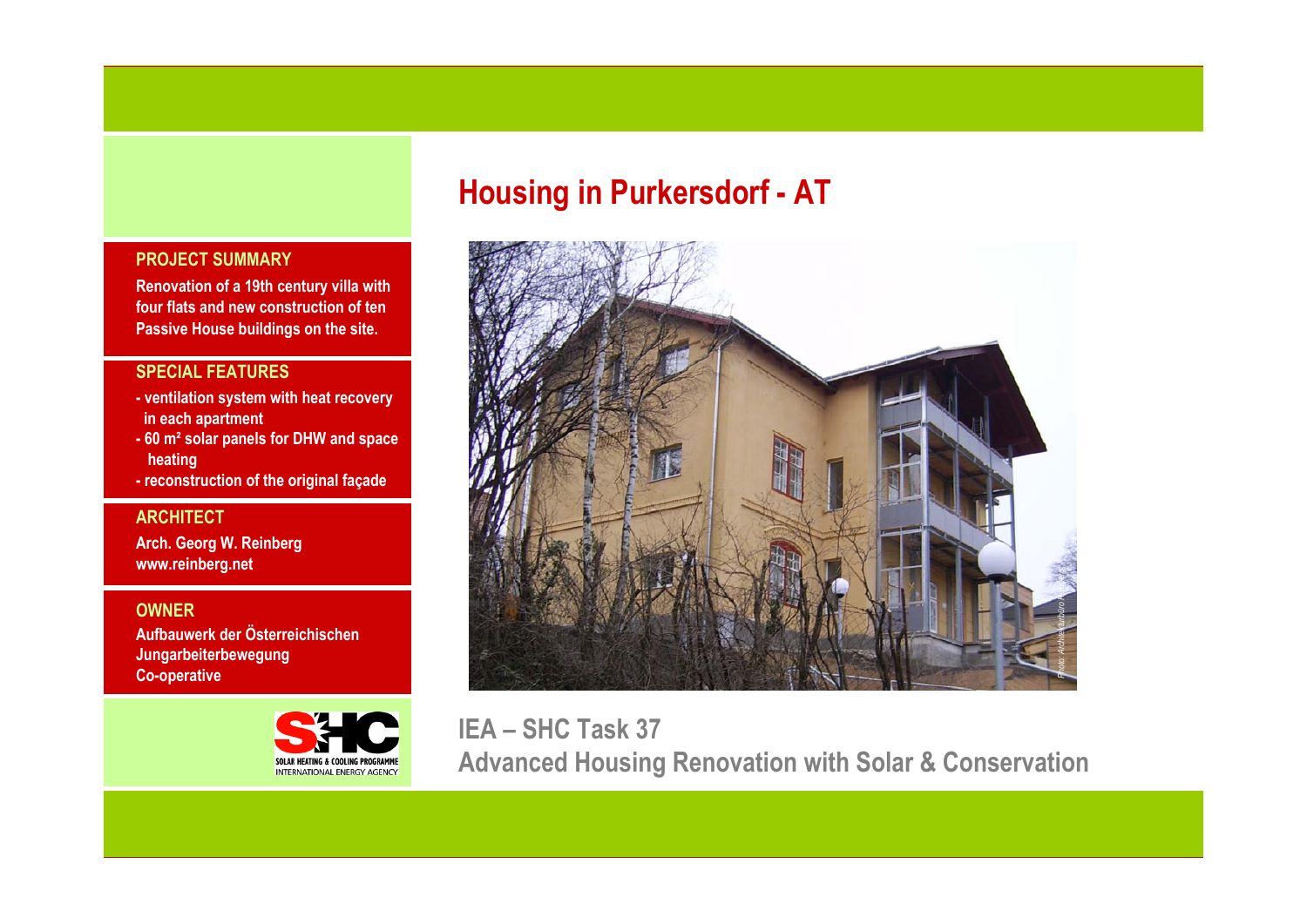

After

#### **BACKGROUND**

The massive exterior walls of this three-storey 19th century villa were not insulated, with the original windows still in place. The space heating was supplied by decentral located wood fired tiled stoves. The domestic hot water was prepared decentrally by electricity and the building had a space heating demand of 180 kWh/(m²a). After the renovation 2009 the building almost complies with Passive House standards and achieves 15 kWh/(m²a) space heat demand. The building activity was sponsored by the federal state of Lower Austria.

# **OBJECTIVES OF THE RENOVATION**

- reduction of the heating costs to a minimum
- ecological renovation with renewable resources
- optimized building performance
- to comply with low energy requirements
- conservation of the outward appearance of the villa

# **SUMMARY OF THE RENOVATION**

- Insulation of the building envelope: roof (300 mm), façade (260 mm) basement ceiling (130 mm)
- renovation of the old windows to windows meeting Passive House standards
- reconstruction of roof and loggia
- construction of four flats
- decentral ventilation system with heat recovery in each apartment
- solar panels, solar combisystem
- biomass heating plant
- new electrical and sanitary installations







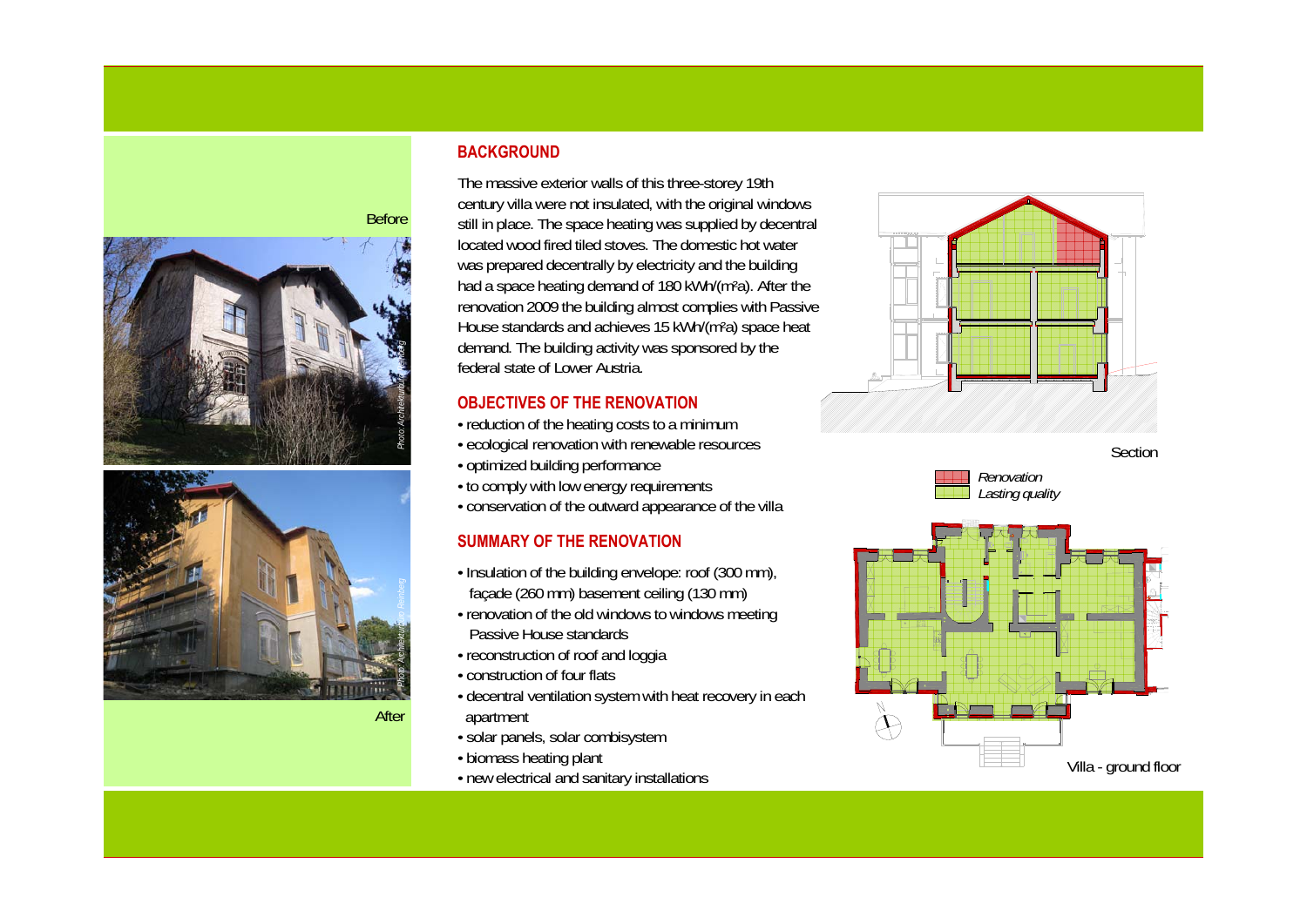

#### **CONSTRUCTION**

**Roof construction***U-value: 0.113 W/(m²·K)*

| (interior to exterior)  |                  |
|-------------------------|------------------|
| laminated wood          | 146 mm           |
| mineral wool insulation | $300 \text{ mm}$ |
| hard board              | $10 \text{ mm}$  |
| air space               | 50 mm            |
| lathing                 | 30 mm            |
| fibrated cement board   | $10 \text{ mm}$  |
| Total                   | 546 mm           |

| <b>Wall construction</b> | U-value: 0.121 W/(m <sup>2</sup> ·K) |
|--------------------------|--------------------------------------|
| (interior to exterior)   |                                      |
| lime plaster             | $30 \text{ mm}$                      |
| solid brick              | 600 mm                               |
| expanded polystyrene     | 260 mm                               |
| plaster                  | 15 mm                                |
| Total                    | 905 mm                               |

| <b>Basement ceiling</b> | U-value: 0.251 W/(m <sup>2</sup> K) |  |
|-------------------------|-------------------------------------|--|
| (top down)              |                                     |  |
| parquet                 | $15 \text{ mm}$                     |  |
| counter floor           | $20 \text{ mm}$                     |  |
| mineral wool insulation | 50 mm                               |  |
| concrete                | 50 mm                               |  |
| brick (existing)        | $100 \text{ mm}$                    |  |
| stone wool insulation   | 80 mm                               |  |
| Total                   | 315 mm                              |  |



Window renovation – vertical section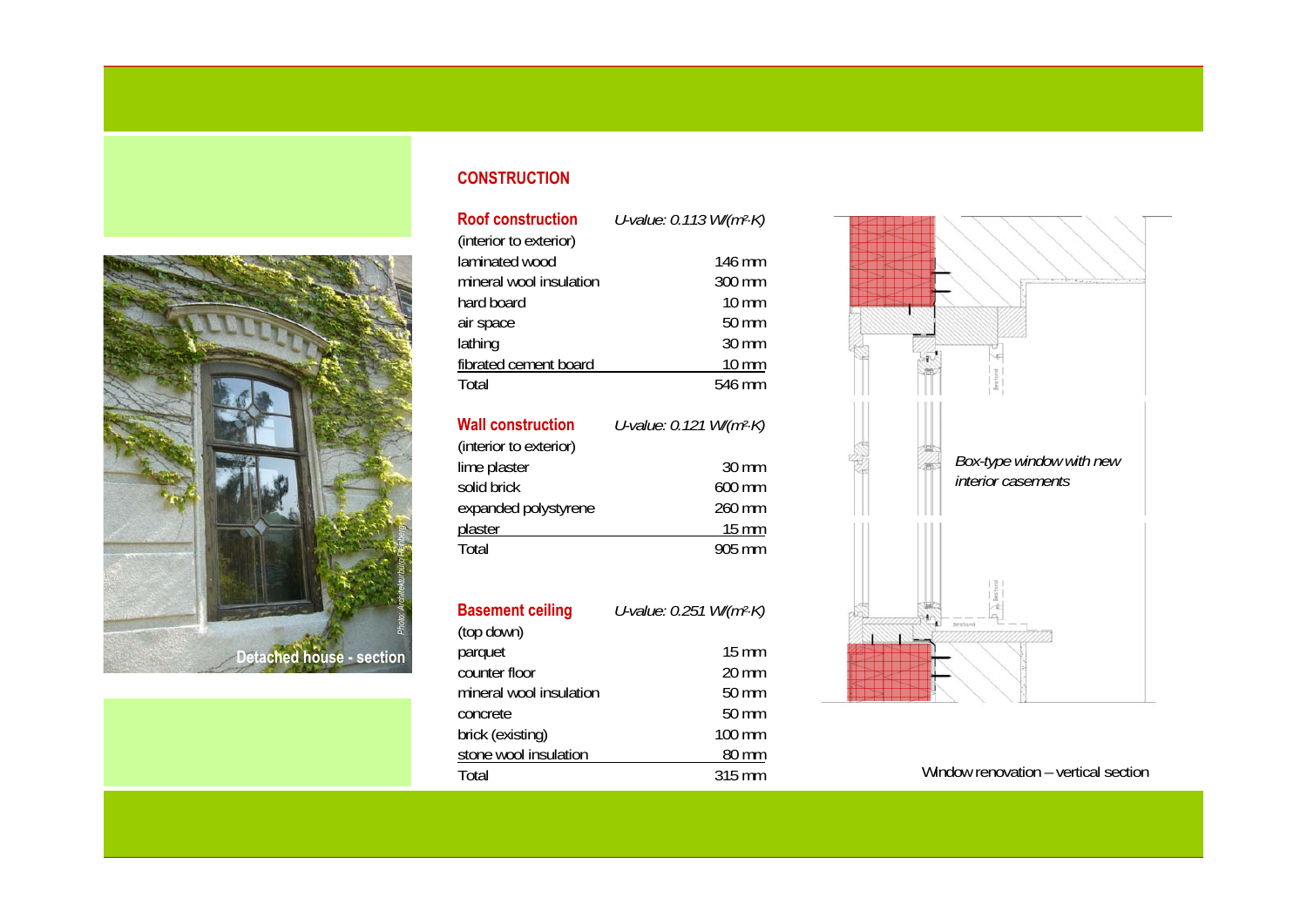



#### **FA** Ç**ADE DECORATION**

The lasting quality mansion gains a volume enlargement by adding a 26 cm thick insulation to the exterior walls. To preserve the proportions the roof was lifted. To the same extent the façade decorations along the edges of the buildings and along the roof were increased. However, the decorations around the windows cannot be changed because the windows of the lasting quality do not change their size and shape. As the façade decorations are a striking characteristic of the existing building, it was of high interest to reattach the decorations to the façade onto the insulation to preserve the appareance and the historic value (significance) of the building.